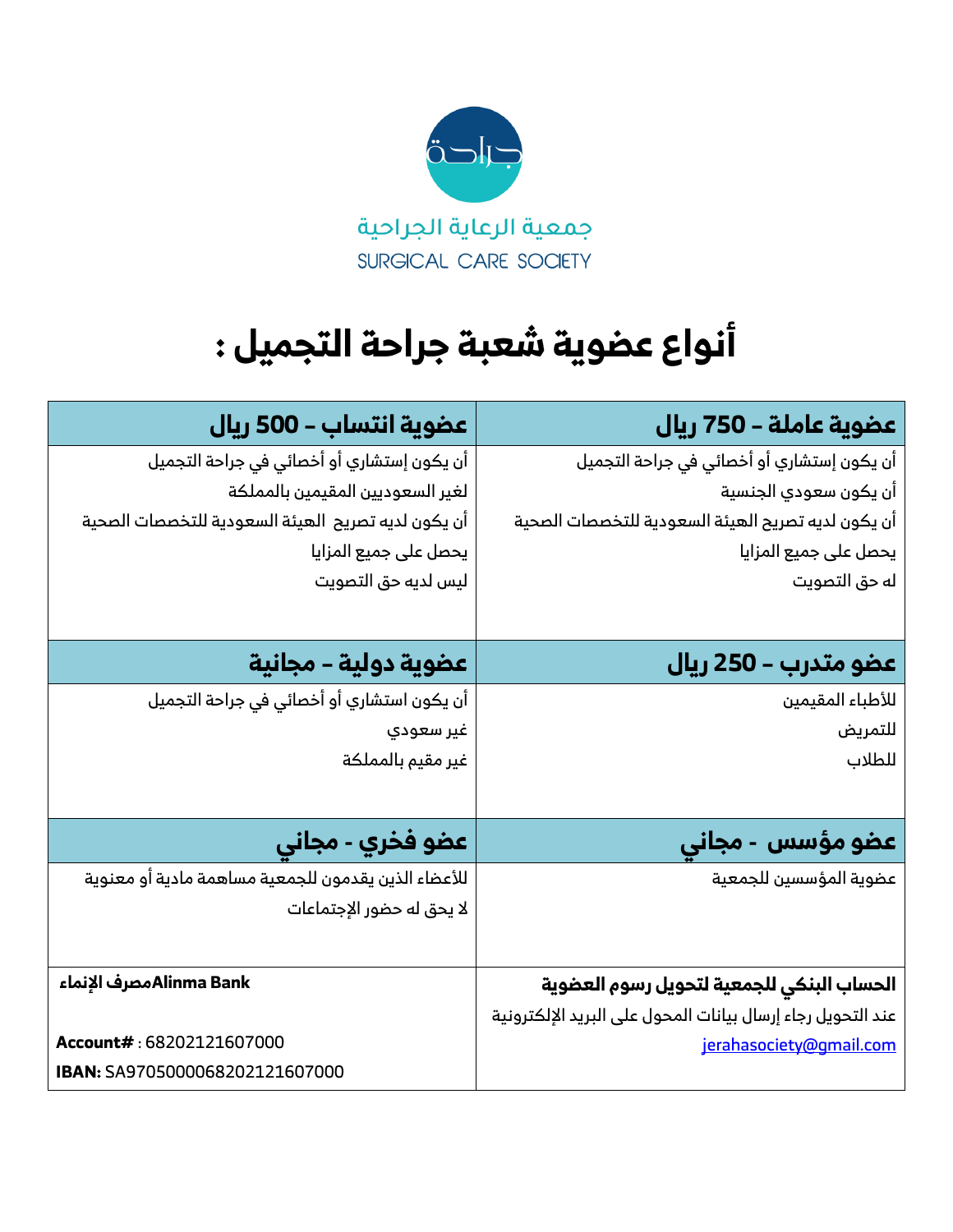## **مزايا العضوية**

### **المزايا العامة:**

- .1 الحضور المجاني لألنشطة الشهرية للجمعية
- 2. الحصول على تخفيض خاص لحضور المؤتمر السعودي لجراحة التجميل (السنوي) للأعضاء
	- .3 الدعم من الجمعية لألفكار الجديدة لألعضاء
	- 4. الدعم من الجمعية للأنشطة المطروحة من الأعضاء
	- 5. دعم الأبحاث العلمية التي تفيد المجال الطبي عامة وجراحة التجميل خاصة
- .6 الحصول على تخفيضات مع الشركات الطبية التي تتعاقد معها الجمعية كموردين لألجهزة الطبية والمستلزمات الطبية

### **المزايا الدولية:**

.1 الحصول على مزايا أعضاء الجمعية العربية لطب وجراحة التجميل AASMA في حضور المؤتمرات الدولية العربية.

## **مزايا إعتماد الجمعية ضمن جمعيات Alliance Global ISAPS وكذلك من الجمعية األمريكية لجراحة التجميل ASAPS**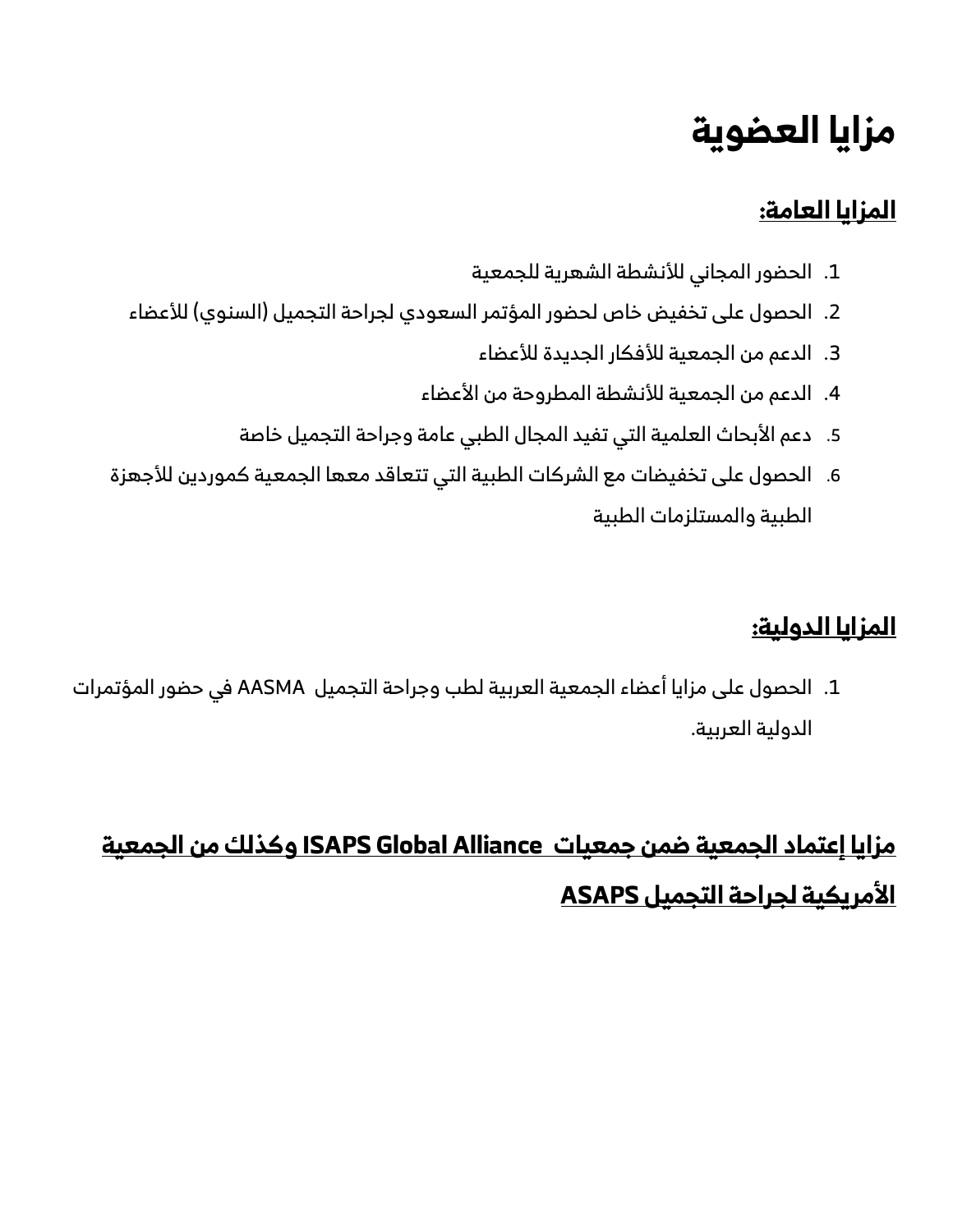$\textsf{I}\textsf{S}\textsf{A}\textsf{P}\textsf{S}^{\textsf{0}}_{\scriptscriptstyle{\text{Aesthetic Plastic Surgery}}}$ 

### **International Society of Aesthetic Plastic Surgery (ISAPS)**

*Alliance agreement with Saudi Plastic Surgery Care Society* (SPSCS) to join the **Global Aesthetic Plastic Surgery Alliance** that will provide the following benefits:

- 1. Collaborate on important **media coverage** using our Public Relations office. There is no cost to SPSCS and any press releases distributed that include news about ISAPS and SPSCS activities will carry both societies' logos.
- 2. ISAPS can provide aesthetic surgery **Symposia** connected to your annual meeting.
- 3. Free membership for all Residents and Fellows on completion of the application form.
- 4. Use of the **logo** above to designate and promote the ISAPS-SPSCS alliance.
- 5. Option to affiliate with our Journal, *Aesthetic Plastic Surgery* **(APS),** with reduced subscription costs for any SPSCS members who are not already ISAPS members.
- 6. Column provided in *ISAPS News* for SPSCS to publish news or promote SPSCS' annual meeting.
- 7. **Fast track group admission** for SPSCS members who wish to join ISAPS that waives application fee.
- 8. **Acknowledgement** of the ISAPS-SPSCS alliance on the ISAPS website.
- 9. **Forum of Alliance Partners** at the biennial ISAPS Congress.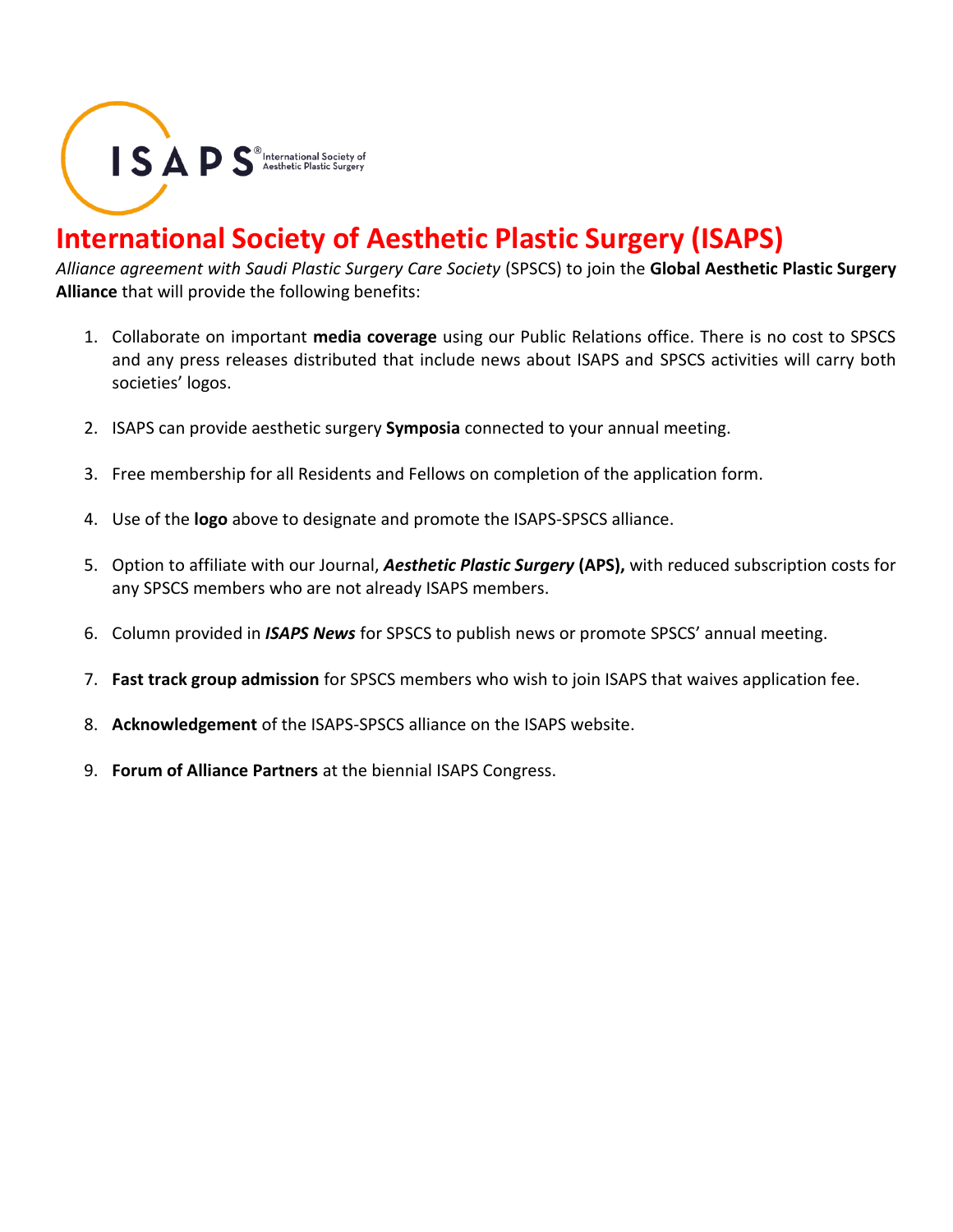

### **American Society of Plastic Surgeons (ASAPS)**

In the acknowledgment of a spirit of cooperation and mutual benefit, the **American Society of Plastic Surgeons** (ASPS) agrees to:

#### **Membership**

1. Provide a pathway for active members of the Saudi Plastic Surgery Care Society (SPSCS) to obtain international Membership in ASPS. Such membership status to be henceforth referred to as International Membership in ASPS.

2. ASPS will facilitate membership of Saudi Plastic Surgery Care Society (SPSCS) members by streamlining application process:

• Sponsor may be the organization, The Saudi Plastic Surgery Care Society (SPSCS) or an International Member.

• ASPS will provide names of International Member candidates to Saudi Plastic Surgery Care Society (SPSCS) sixty-days in advance of ballot deadline.

• International Membership in ASPS facilitated by Saudi Plastic Surgery Care Society (SPSCS) is dependent upon Saudi Plastic Surgery Care Society (SPSCS) member being a full member in good standing Saudi Plastic Surgery Care Society (SPSCS) secretariat will provide verification letter to ASPS) and will be void upon an Saudi Plastic Surgery Care Society (SPSCS) member ceasing their membership in Saudi Plastic Surgery Care Society (SPSCS).

• Saudi Plastic Surgery Care Society (SPSCS) understands that sponsorship by Saudi Plastic Surgery Care Society (SPSCS) does not guarantee membership in ASPS; All International Members are vetted by voting members of ASPS.

• In the event of an Saudi Plastic Surgery Care Society (SPSCS) member with ASPS membership undergoes disciplinary action by Saudi Plastic Surgery Care Society (SPSCS), Saudi Plastic Surgery Care Society (SPSCS) agrees to notify ASPS.

3. ASPS will provide access and benefits to members of its Resident Affiliate Group to Trainees in accredited training programs recognized by the Saudi Plastic Surgery Care Society (SPSCS) who join the International Trainees Forum for a period not to exceed five (5) years at the prevalent annual fee.

**Benefits to include:** Electronic versions of *Plastic and Reconstructive Surgery, Plastic Surgery News,* access to the Resident Education Center (an online training curriculum covering the core curriculum of plastic surgery) of the "Plastic Surgery Education Network and complimentary general admission to the ASPS Annual Scientific Meeting.